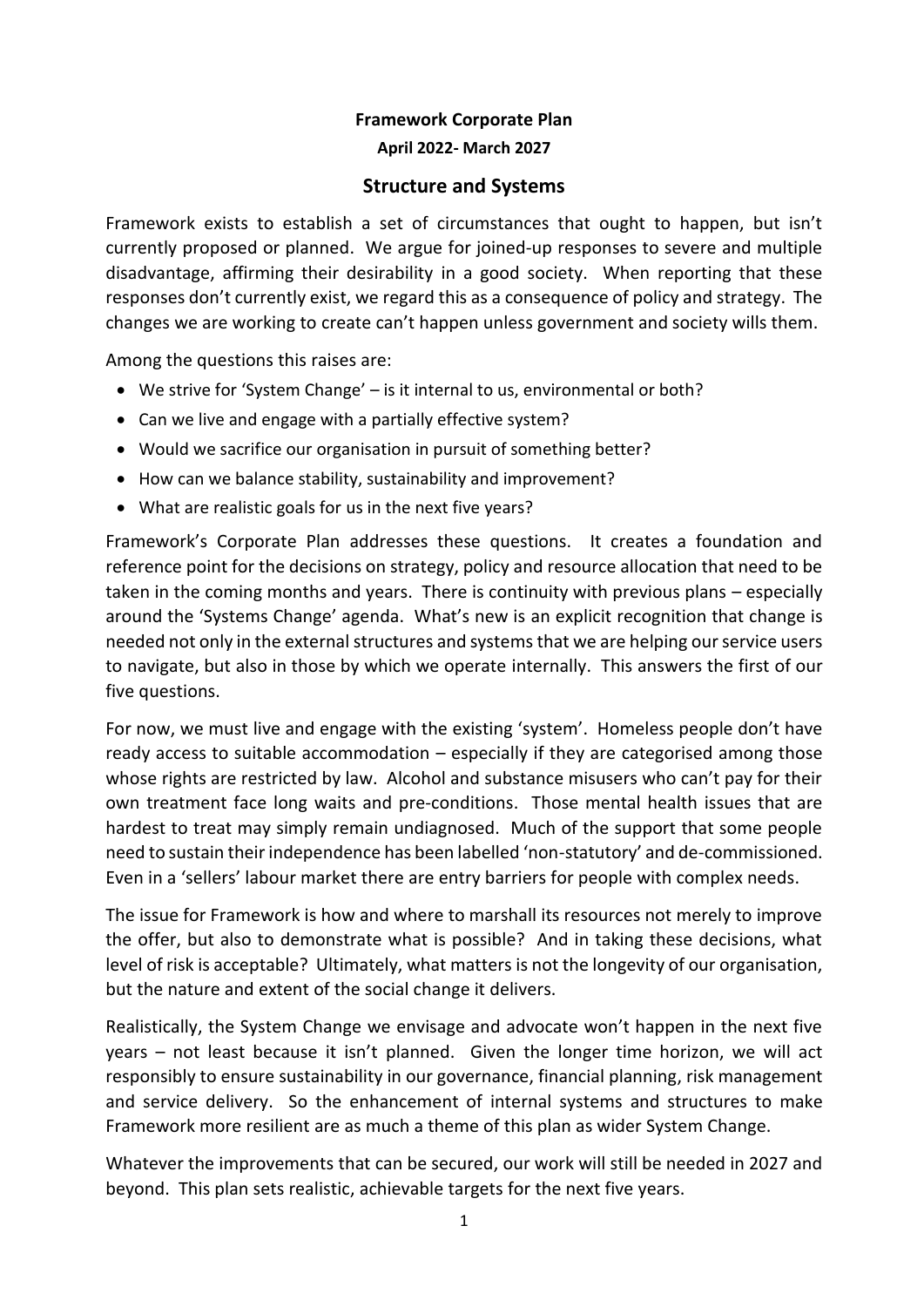# **Vision, Mission and Culture**

## **Framework's Vision**

People experiencing homelessness and related disadvantage are treated with dignity, respect and compassion and are empowered to reach their full potential.

The Board, Senior Leadership Team and Service User Representatives have articulated and share this Vision. It is a long-term aspiration for society, not an account of what Framework can achieve alone in a limited time. Its eventual realisation will depend on the System Change for which we advocate and strive.

### **Framework's Mission**

Working to tackle homelessness, ill-health, disadvantage and exclusion by:

- Providing holistic, person centred programmes of housing, health, employment and support
- Challenging systems and influencing their design to deliver integrated services with better outcomes
- Preventing homelessness and its causes
- Advocating for service users and embedding their experience in our work.

The Mission drives the Six new Corporate Objectives that have been set for the next five years, and their accompanying targets.

Framework's **Culture** reflects its history, charitable purpose and vision. It is the product of a merger in July 2001 between Macedon and Nottingham Help the Homeless Association. Both antecedents were local charities formed in the early 1970s as responses to street homelessness. The influences on them included both secular and faith-based humanism with a focus on the value of individuals, especially those in the greatest need and regardless of the choices they have made.

This sense of individual worth is expressed in the design of services that reach out to those who need them the most. These people may also be the ones who find them most difficult to navigate and make the greatest demands. Framework's instinct is to respond flexibly, allocating time and resources as required to facilitate progress, rather than equally between recipients or according to pre-set formulae. Inclusivity is valued – in terms of both 'Protected Characteristics' and the diversity of presenting needs.

These cultural attributes shape the services themselves and the profile of those delivering them – initially through the recruitment process and subsequently by influencing who chooses to remain with Framework and progress. The strength of Framework's culture is indicated by the significant number of staff at all levels who work with us over decades, expressing a dedication and commitment that far outweighs the value of their rewards.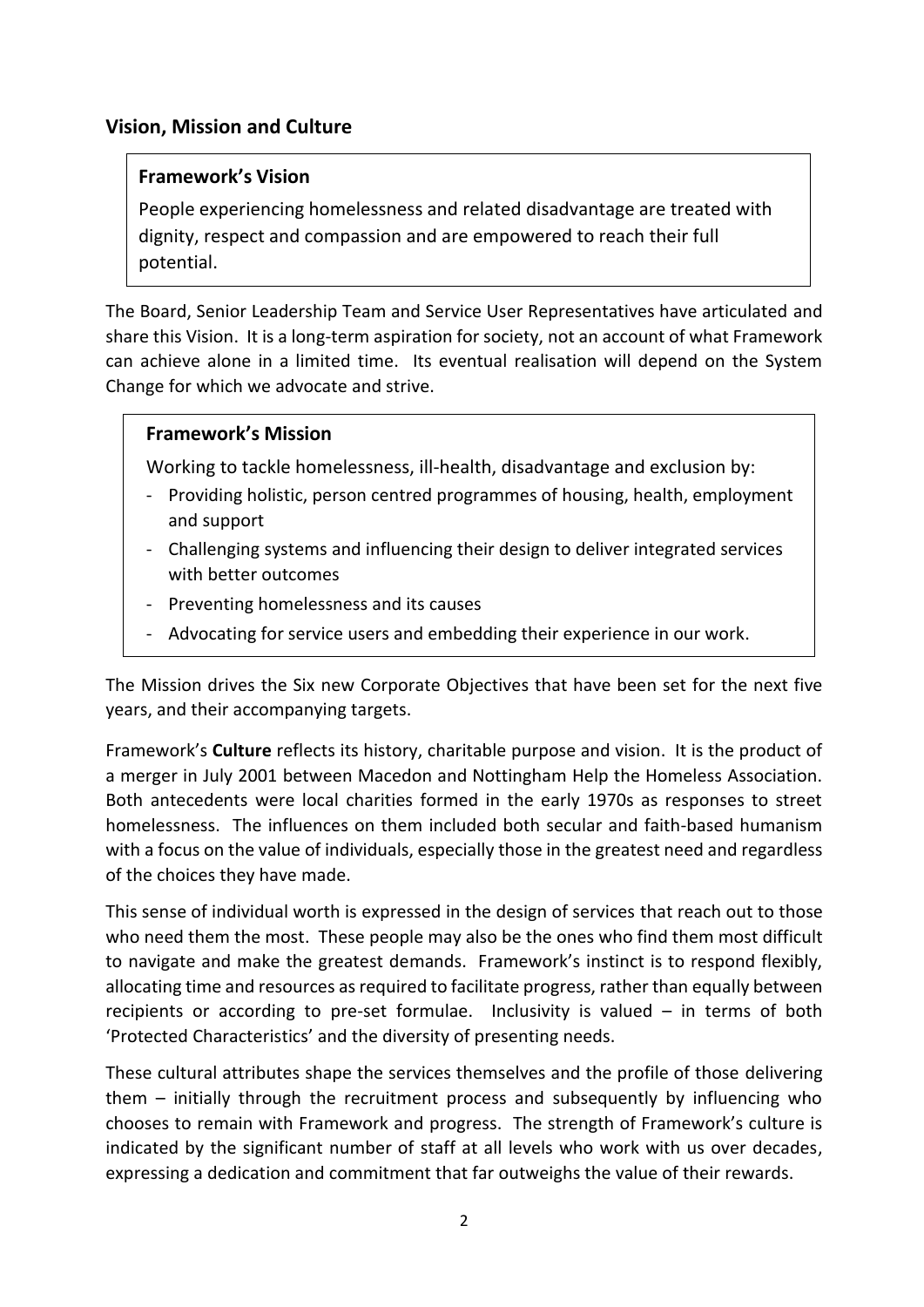### **Governance and Leadership**

The importance of balancing continuity and change is evident nowhere more than in governance and leadership. The Board's adoption of the National Housing Federation Code of Governance (2020) sets a standard appropriate to Framework's status as a Registered Provider of Social Housing. Among the changes are a clear statement of accountability to residents and other service users, a renewed focus on sustainability, assurance and diversity with a six-year limit on the normal term of office for a Member of the Board.

Anticipating these changes, Framework updated its skills matrix to inform the recruitment of five new Board Members in 2020. Their arrival coincided with the Covid-19 pandemic, disrupting their induction. However, the Board has learned how to remain effective and cohesive whilst meeting remotely, and a Governance Review was completed in September 2020. A Succession Plan exists to manage the additional turnover arising from the new NHF Code, whilst providing and retaining the expertise needed to govern a specialist housing association and charity with a wide range of services and funding sources.

The Board has worked closely with the Chief Executive to strengthen the Senior Leadership Team. New Directors of Finance, Operations and Corporate Services were recruited in 2019 and 2020. Alongside re-investment in Framework's housing stock, environmental sustainability (including carbon reduction), the health and safety of service users, the Long-Term Financial Plan makes provision for better staff rewards and further enhancement of leadership and management capacity.

In a context of continuing austerity, the nominal values of service contracts have (at best) been static since 2010. In response, Framework has already delivered a real-terms reduction of more than 30% in unit costs. Part of this is attributable to tight control of staffing costs, with salaries falling below those offered by other employers (such as the NHS and local authorities) in related arenas. The post-Brexit rise in labour costs has further increased the number of competitors who can offer our staff more money for less demanding roles. Altruism, goodwill and volunteering are essential to Framework's offer but they can't of themselves bridge the gap between our aspirations and the available resources. The over-riding priority for Framework's leaders (both Board and Executive) is to find new ways of delivering safe and effective services with fewer, but better paid staff.

# **Values and Leadership Behaviours**

Framework's leaders are expected to promote the organisation's values and model them in their behaviour. In particular they must:

- ❖ Recognise that authority is accompanied by responsibility and accountability
- ❖ Prioritise the interests of service users
- ❖ Be capable of making, articulating and defending tough decisions
- $\dots$  Respect, engage, encourage and motivate others by recognising their achievements
- ❖ Be committed to learning, development and continuous improvement
- ❖ Support diversity and prevent unfair discrimination.

Our leaders' task is to sustain the organisation and its work whilst guarding these values.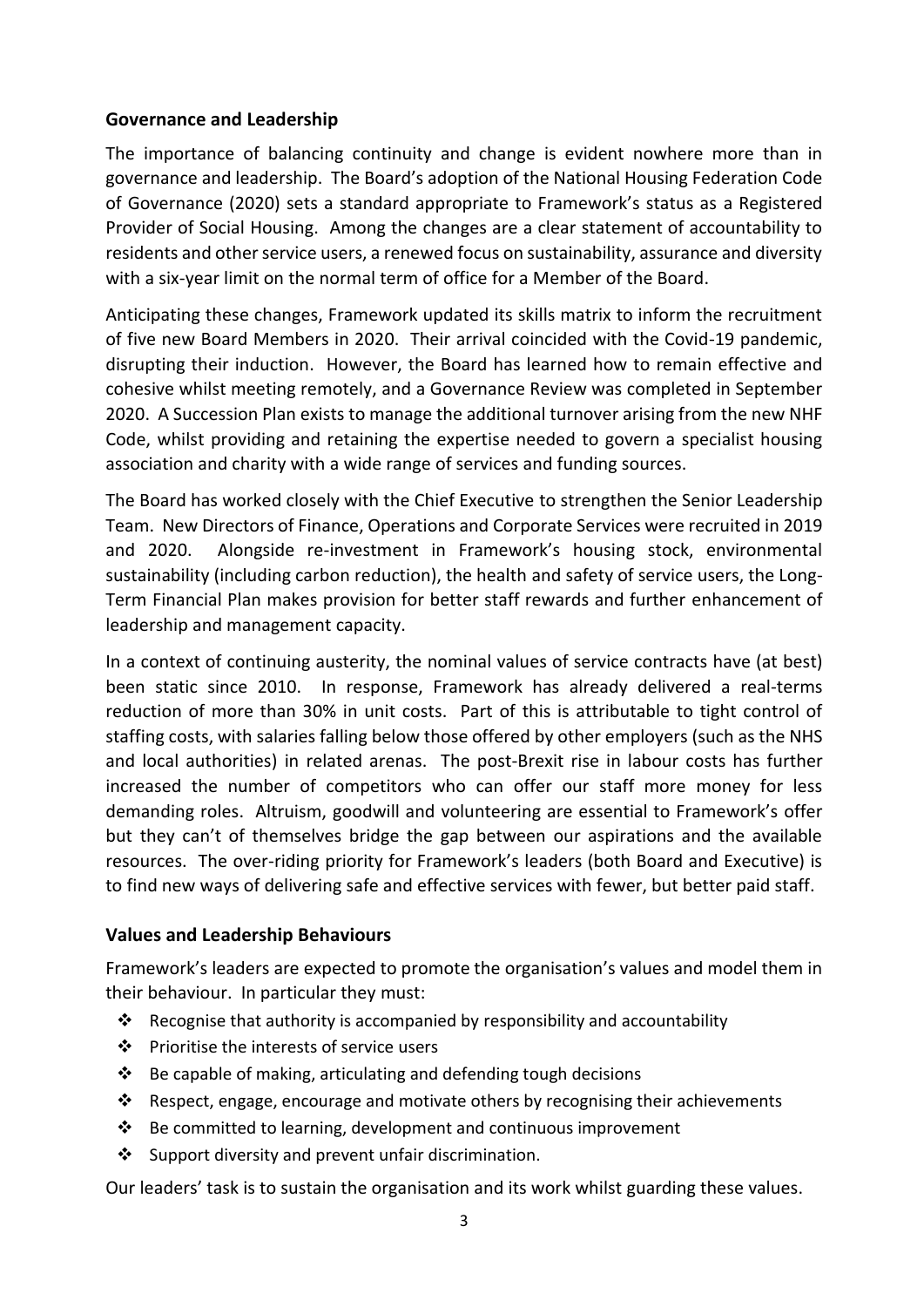# **Executive Summary**

- ❖ Framework is a specialist charity and registered provider of social housing
- ❖ It advocates for joined-up responses to the needs of people who have experienced severe and multiple disadvantage, providing them directly where necessary
- ❖ The changes it seeks are not part of an existing or proposed national or regional plan, but local examples of good practice are recognised and applauded
- ❖ The need for our services will continue so the organisation must retain the capacity, resilience and expertise to sustain their provision
- ❖ This requires strong governance, leadership, financial planning, risk management, culture and transformational service delivery
- ❖ Framework will adhere to its inclusive, humanistic values and build on them to enable people from all backgrounds to participate at every level including in governance, leadership and service development
- ❖ A priority for leaders is to transform services finding ways to deliver them safely and effectively with a smaller number of staff who can be trained, developed, empowered and rewarded as professionals
- ❖ Transformation will require investment in leadership and management capacity
- ❖ 18,639 people came to us for help in the year to March 2021, across the four pillars of Housing (2,866), Health (8,641), Support (4,981) and Employment (2,151)
- ❖ The total has doubled in a decade with most of the increase in the non-housing pillars. Slower growth is now expected, primarily in housing and health
- ❖ Whilst continuing to seek and pursue opportunities to 'join-up' or complement existing work, Framework will prioritise investment in its structure, systems and the safety & quality of its services
- ❖ We are committed to meeting our statutory, regulatory and contractual obligations whilst consolidating the configuration & geography of stock, reducing carbon emissions and maintaining our financial viability
- ◆ Our culture is proud and strong but not static the social changes we promote will inspire and influence our own ideas, values and behaviours.
- ❖ Framework's new Corporate Objectives, agreed by the Board, are:
	- 1. Growth
	- 2. Standards
	- 3. System Change and Joined-Up Services
	- 4. Organisational Strength and Resilience
	- 5. Service User Participation and Empowerment
	- 6. Valuing our People
- ❖ The Board has set five-year targets in relation to each of the above.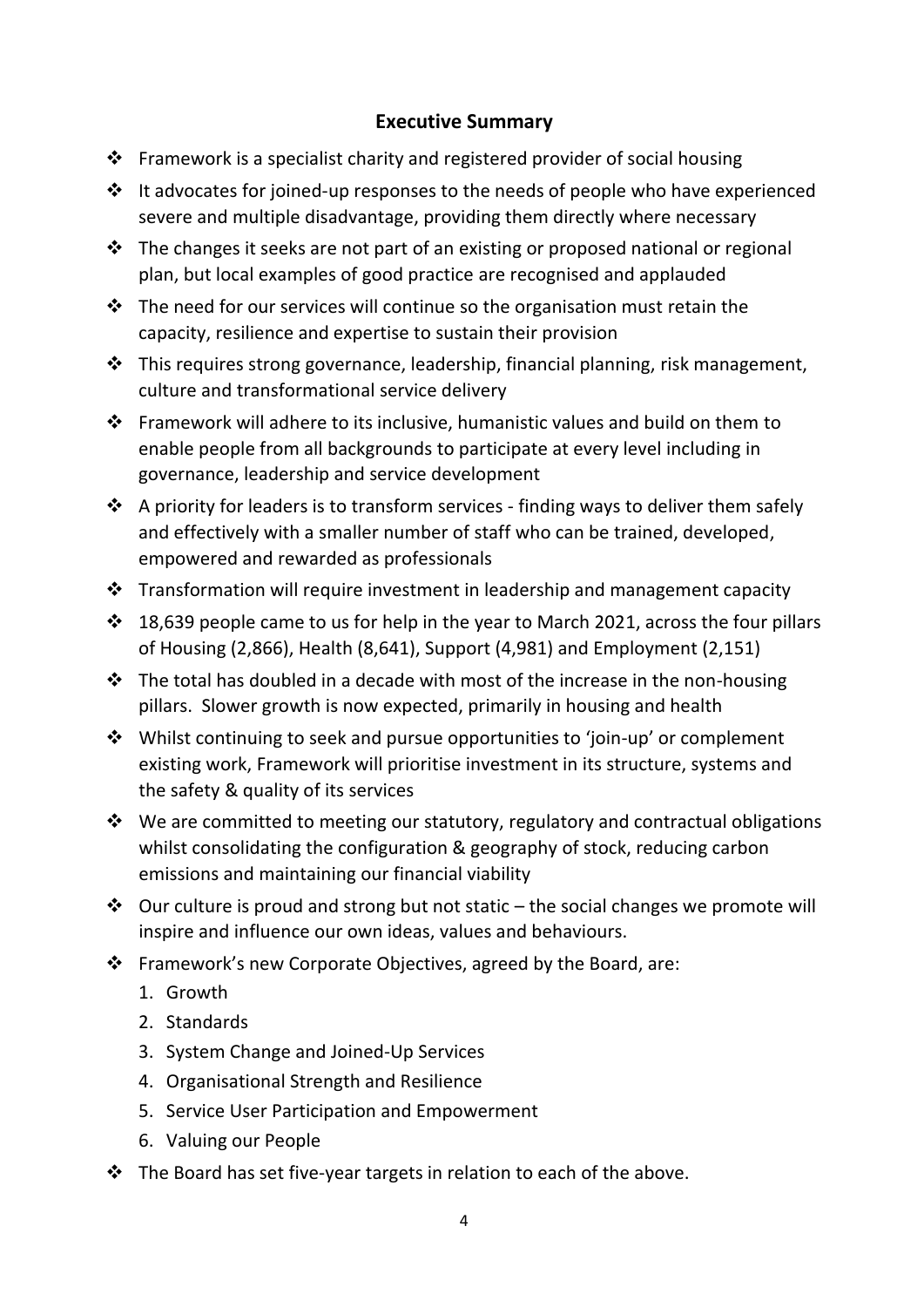# **Corporate Objective 1: Growth**

**This means:** A further increase in the number of people we reach. Subject to their viability, most existing services will continue. Some will be enlarged and others complemented by new provision. Growth will be tailored to deepen our offer in existing or contiguous geographical areas, and enhance the range of options for service users. It will improve, and not undermine, the quality and standard of our services. In all cases growth will be constrained by the commercial imperatives. A numerical target will be set for the Housing Pillar which requires capital investment, but not for the revenue-dependant Health, Support and Employment Pillars.

### **We will:**

- Develop additional units of high-quality, self-contained supported housing
- Further expand our health, support and employment provision (subject to funding)
- Strengthen our relationships with commissioners and their partners
- Withdraw from localities where a viable operating base can't be established
- Pursue opportunities to join-up services through partnership as well as direct provision
- Utilise new models for asset procurement (including leases where affordable to improve and consolidate our provision)
- Develop a new Fundraising Strategy to secure complementary resources that add value to commissioned services
- Explore the case for merger and seek a suitable partner if it is demonstrably in the interests of our service users.

### **Key Targets:**

- ➢ Provision of at least 200 purpose-built housing units over the life of the plan, including core 'hostel' replacements, housing first and move-on flats
- $\triangleright$  Engagement with at least 19,200 individual service users in the year to March 2023, rising to 21,000 or more by 2026/27
- $\triangleright$  A more comprehensive offer comprising elements of housing, health, support and employment across the whole of Nottinghamshire and Lincolnshire by March 2027 (the entirety of which would not necessarily be delivered by Framework)

### **Related External Strategies and Programmes**

Homes England remains committed to part-funding the development of more affordable (including supported) housing to alleviate the national shortage. Having reduced the number of rough sleepers by half between 2017 and 2022, central government retains a target of zero by 2027. So the Rough Sleepers Accommodation Programme (RSAP) and Rough Sleepers Initiative (RSI) are likely to continue.

The Big Lottery Fund's 'Fulfilling Lives' Programme is winding down but new opportunities ate emergency to tackle Severe and Multiple Disadvantage, for instance through Integrated Care Systems and the 'Changing Futures' programme. Anticipating the outcome of the Dame Carol Black Review, additional funds are appearing to extend the accessibility and reach of drug and alcohol treatment programmes. 'Building Better Futures' has been the subject of two winter appeals, raising capital towards the cost of new homes for those who are ready to live with greater independence.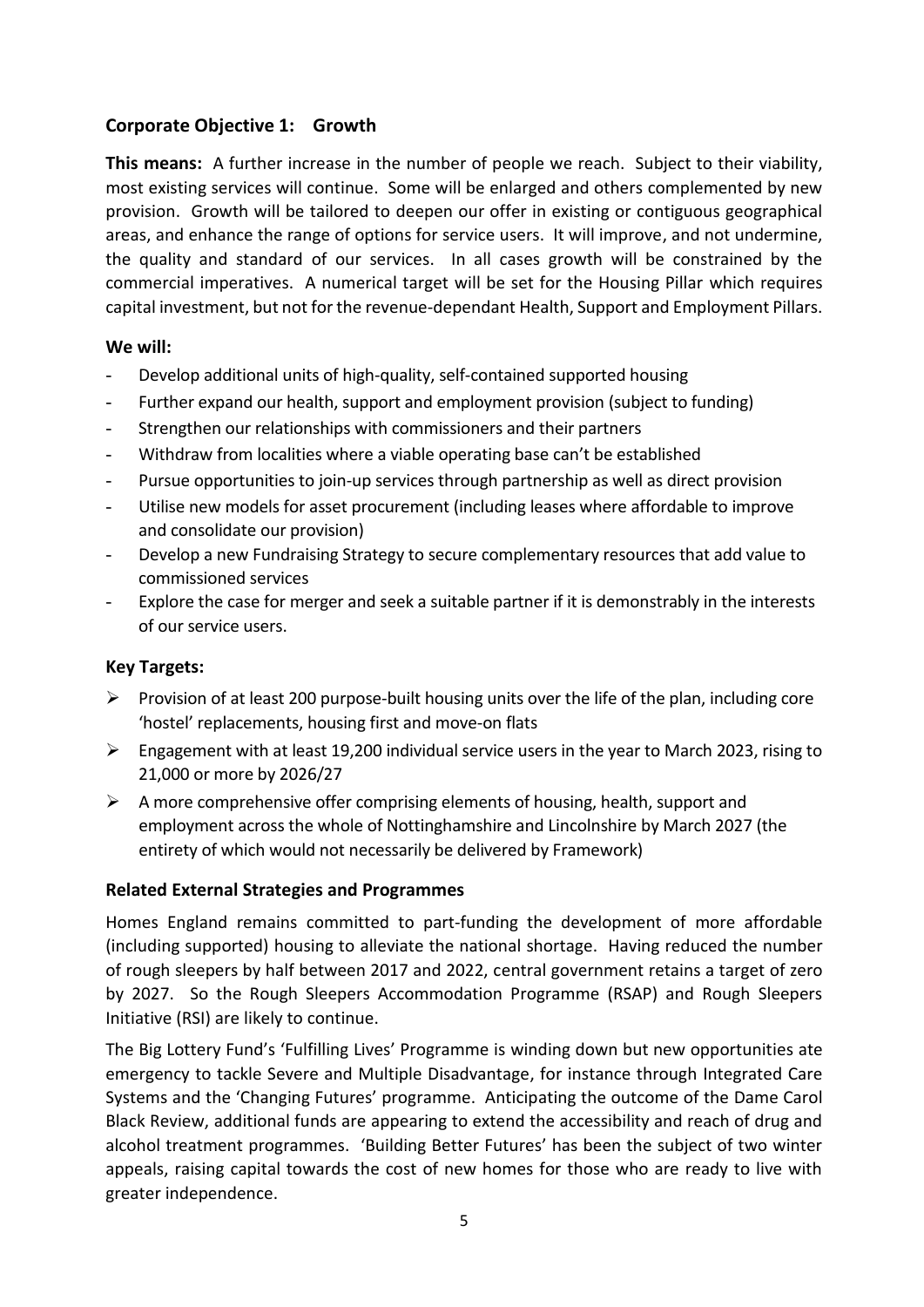# **Corporate Objective 2: Standards**

**This means:** Our services and systems will be suitable for their intended purposes - such as emergency or specialist supported housing, harm reduction, recovery and resettlement; and fit for publication as good practice examples. Our standards drive the capacity of services to deliverthe best possible outcomes for their users. Systems of assurance to the Board and Senior Leadership Team will draw on the experience of staff, service users and other stakeholders. Standards will be specific to their context and communicated to service users with support to highlight any failure to meet them. Decisions on the initiation, design, amendment and cessation of services will be guided by Framework's ability to deliver them safely, effectively and to the agreed standards. A key principle linked to Corporate Objective 1 is that growth will not be pursued if it compromises standards.

### **We will:**

- Consult with service users and other stakeholders on standards for each type of provision
- Publicise these, inviting and facilitating feedback on our adherence to them
- Utilise fundraising to raise the offer of services beyond their commissioned minimum
- Engage with commissioners to address unnecessary access barriers
- Withdraw from contracts whose specification or circumstances prevent effective delivery
- Avoid involvement in any initiative or service which can't be made safe, demeans our service users or is considered contrary to their best interests
- Maintain compliance with all legislative and regulatory requirements that relate to service provision in each of the four pillars
- Embrace partnerships and merger should the opportunity arise, to underpin or enhance our offer to service users.

### **Key Targets:**

- ➢ Compliance with all four of the Regulator of Social Housing's Consumer Standards as demonstrated by Annual Self-Assessments
- $\triangleright$  Compliance with the requirements of the Care Quality Commission, Charity Commission, HSE, ICO, FSB and OfSted as relevant to the service being delivered
- ➢ Successful delivery of a Consolidation Strategy to replace 80% of existing shared housing units with self-contained provision over the five-year life of this plan
- $\triangleright$  Purpose-built replacements for the existing properties at London Road, Fritchley Court and Trent Boulevard subject to the continuing need for them in commissioned services

### **Related External Strategies and Programmes**

The Social Housing White Paper is a Residents' Charter, describing the actions Government will take to ensure they live in safe, good quality homes, are heard and have redress when things go wrong. It will be embodied in legislation, along with the Building Safety Bill and new powers for the Regulator of Social Housing on Consumer Standards.

An Ombudsman has been created to oversee the handling of complaints by landlords. The National Housing Federation is working with the Department for Levelling Up, Housing and Communities (DLUHC) on standards for supported housing units to qualify as 'exempt' accommodation for Housing Benefit purposes.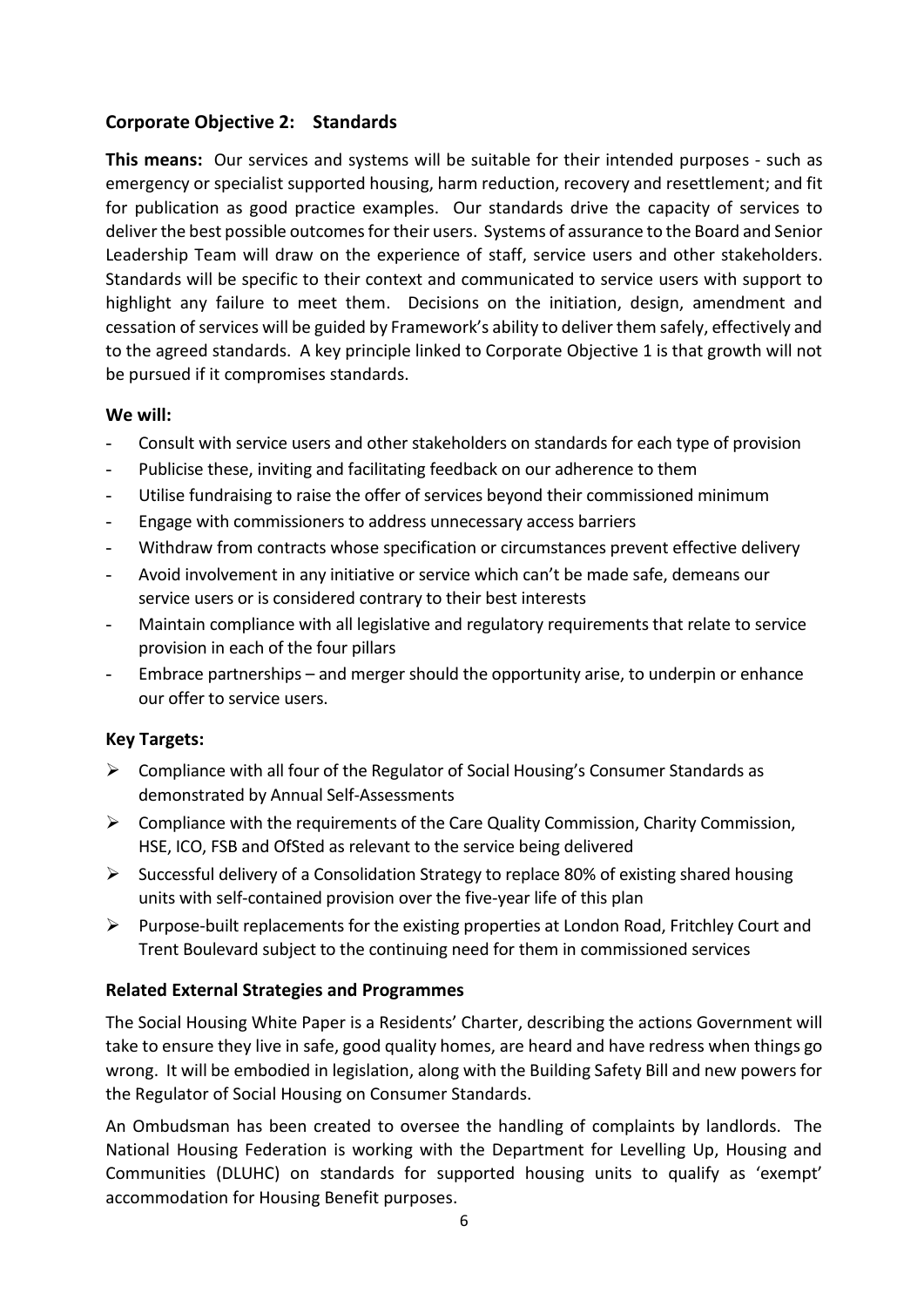# **Corporate Objective 3: System Change and Joined-Up Services**

**This means:** Advocating, planning and implementing System Change. Services should be designed and delivered around the needs of individuals not the other way round. Those presenting in need should not be expected to re-define their circumstances to fit the available offer. This joining-up of services requires them to be comprehensive and diverse, with no significant gaps. Framework can't achieve this alone – it will work closely with like-minded statutory and voluntary partners to promote a learning culture, sharing expertise and models of good practice to 'add value' for users. We will provide directly when we have the resources and expertise, otherwise supporting the work of partners if they are better placed to deliver.

### **We will:**

- Participate in strategic planning and provider fora in the localities where we work
- Develop an aspirational model of systemic responses applicable to all geographies
- Publicly commend the localities that use it and seek to educate those who don't
- Build our capacity for data collection, analysis, thought leadership and research
- Use our knowledge, learning and service-based data to influence commissioning decisions
- Enhance offers with our fundraised resources, where experience shows that specified services won't meet the profile of need
- Respond to government and council consultations drawing on evidence from service users
- Contribute to the policy and influencing work of the National Housing Federation, Homeless Link and similar national bodies
- Campaign for and with people who experience Severe and Multiple Disadvantage (SMD)
- Network with Ministers, Civil Servants and other stakeholders and interested parties.

### **Key Targets:**

- ➢ Active Participation in the Governance of at least two Integrated Care Systems (targeting those of Nottinghamshire and Lincolnshire)
- $\triangleright$  Publication of at least one research piece on the outcomes of System Change and another on the Future of Supported Housing
- ➢ Membership of at least one national Working/ Task & Finish Group (eg. NHF, Homeless Link, DLUHC, UKSHA etc.) in each of the five years covered by this Plan
- ➢ Evaluation of the Nottingham 'Changing Futures' Programme and dissemination of the learning from it

### **Related External Strategies and Programmes**

System Change has been defined as 'advancing equity by shifting the conditions that hold a problem in place'. To embrace it, we and our partners must recognise the need to change our own ways of thinking alongside others. This culture exists in pockets of central and government, among some commissioners and in certain charitable trusts. Its most significant sponsor is the Big Lottery Fund which has resourced Fulfilling Lives, Building Better Opportunities and is now collaborating with government in the 'Changing Futures' (CF) Programme. CF in Nottingham is led by the Integrated Care Partnership which is drawing on Framework's expertise. Our task is to widen the adoption of System Change as a policy and strategy objective.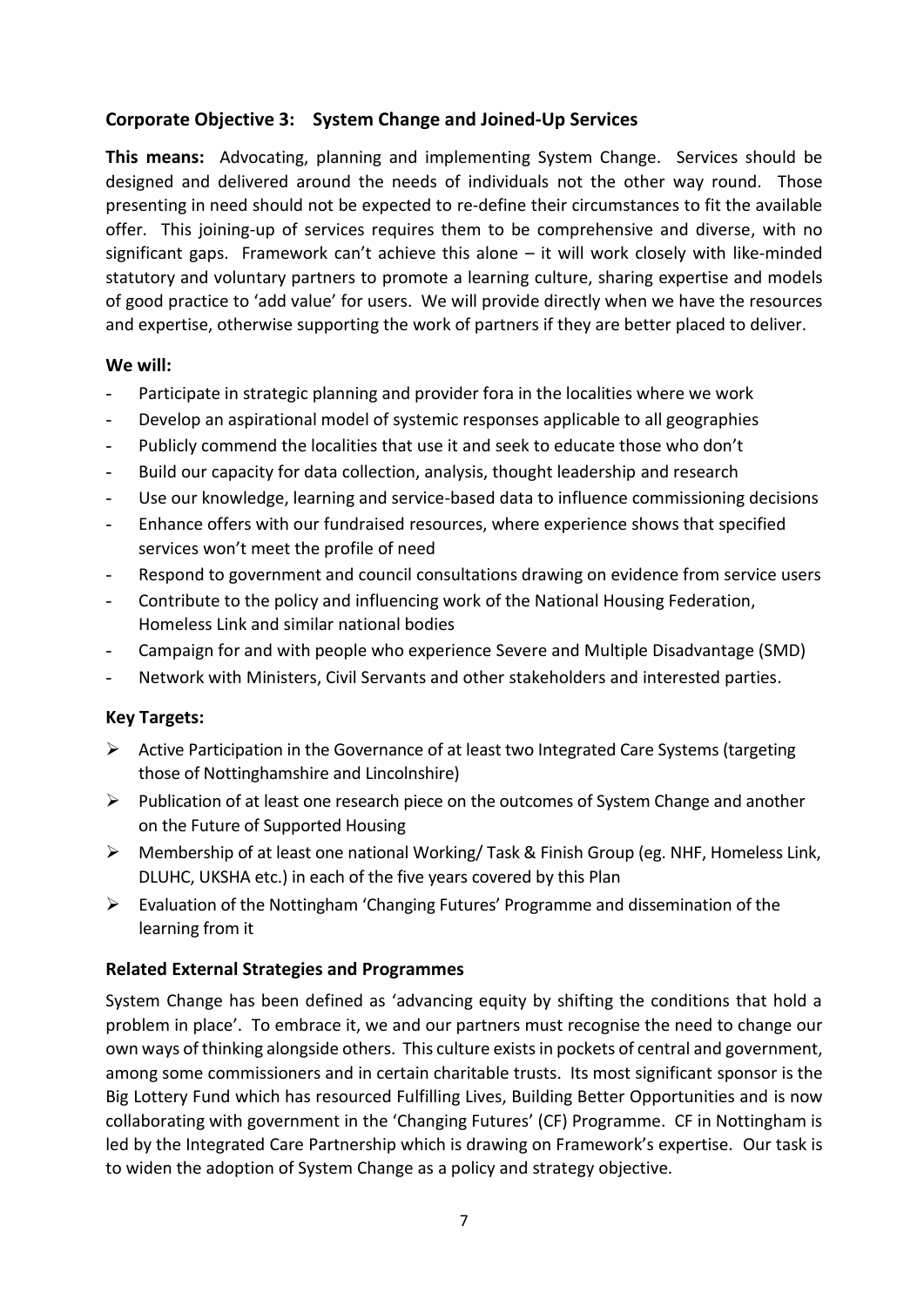# **Corporate Objective 4: Organisational Strength and Resilience**

**This means:** Consolidating and valuing the organisation not as an end in itself but as a vehicle for effective service delivery. A fairer, more integrated and cohesive society would not need Framework. In its absence the interests of those we serve demand a robust and business-like organisation. Framework must be well governed and led with effective systems, the resources to fund its operations and the capacity to withstand external shocks. The Long-Term Financial Plan, which demonstrates our viability on reasonable assumptions, will be updated and stresstested each year. It makes provision for re-investment in asset management, carbon reduction measures, better staff rewards, a new Fundraising Strategy and the strengthening of leadership and management.

### **We will:**

- Target a minimum Operating Margin of 3.0%, rising to 4.0% in the fourth and fifth years of the plan whilst keeping services safe and effective
- Maintain a cash balance of at least £4.5 million to ensure liquidity
- Increase the real value of salaries by a minimum of 10% over the life of the plan
- Identify mitigations in the form of discretionary spend (eg. specialist workers, rough sleeper support & skills training) for removal unless funded, to sustain viability
- Consolidate existing partnerships to reduce the number of service delivery partners & sub-contractors with their accompanying financial and reputational risks.
- Design, pilot and implement opportunities to transform the delivery of existing and future services with smaller numbers of (better paid) staff
- Negotiate additional borrowing/ funding capacity to a maximum of £20 million (against a £12.5 limit now) to support further growth primarily in the Housing pillar
- Invest in new technology to facilitate efficient agile working, the devolution of authority & responsibility, innovation and a transformed offer to our service users
- Further diversify our funding sources to include reformed NHS and local authority bodies, and press for existing short-term government programmes to be extended.

# **Key Targets:**

- ➢ A 3.0% Operating Margin, rising to 4.0% in 2025/26 & 2026/'27) and covenant compliance
- $\triangleright$  A further real-terms reduction of at least 5% in the unit cost of services (per user)
- $\triangleright$  All ongoing services covering their overheads and contributing to the margin
- ➢ Investment in housing & asset management, ICT and service user record keeping systems

# **Related External Strategies and Programmes**

The Regulator of Social Housing's 2021 Sector Risk Profile states:

 *'Providers face increased scrutiny as they respond to the government's [Social Housing White](https://www.gov.uk/government/publications/the-charter-for-social-housing-residents-social-housing-white-paper)  [Paper](https://www.gov.uk/government/publications/the-charter-for-social-housing-residents-social-housing-white-paper) and it looks to the sector to deliver against…..its zero-carbon commitments. Navigating sometimes competing demands for providers' resources will require some difficult trade-offs……It is crucial that Boards have a strategic approach to these trade-offs; those who fail to achieve this risk being overwhelmed, either financially, operationally, or reputationally'.*

The emphasis on Structure, Systems, Strength and Resilience in this Plan shows that Framework's Board is aware of these risks. We expect to grow – but not at any cost.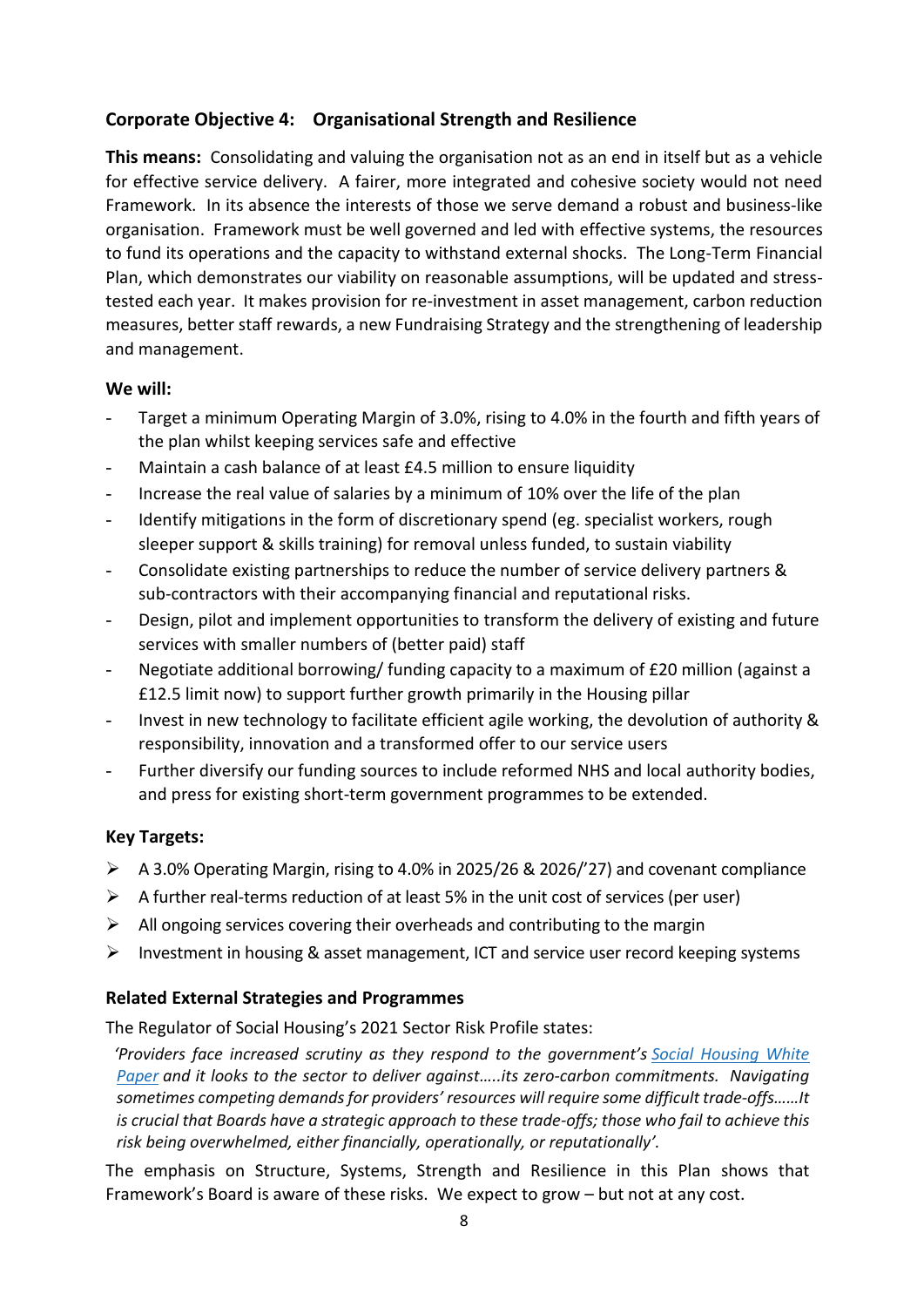# **Corporate Objective 5: Service User Participation and Empowerment**

**This means:** Putting service users at the front and centre of Framework's decision-making. This plan affirms our role as a needs-driven charity. Tenant Participation is a regulatory requirement and we extend the principle to encompass all service users. Beyond this, we must empower them to make and be responsible for their own choices - accepting managed risk and avoiding needless paternalism. These commitments extend to service users with severe and multiple disadvantages, people with protected characteristics and those who endure social exclusion.

## **We will:**

- Make strategic decisions (such as on the provision, expansion, amendment or cessation of services) according to the interests and needs of our current and future service users
- Seek service user feedback on gaps to be bridged across the four Pillars, and be led by this when fundraising, responding to consultations and in driving System Change
- Embed Service User Participation in our governance, management and operations, using these and other channels to consult with them on proposed changes
- Improve service users' access to information, advice, counselling & digital services, promoting and investing in these as a route to service transformation
- Support willing participants to be visible influencers of commissioning decisions, if necessary challenging the underlying assumptions from their experience
- Improve equality of access to services by seeking the removal of barriers caused by unnecessary restrictions defined by political factors rather than individual need
- Report and act on the results of annual Service User Satisfaction Surveys, using the data to inform our own practice and that of partners
- Sustain funding for independent advocacy and empowerment mechanisms to support Framework's Service User Participation Policy and the accompanying Action Plan
- Resource the implementation of Framework's Equality & Diversity Policy and Action Plan, supported by the Anti-Racism Statement and embedded training for managers and staff.

# **Key Targets:**

- $\triangleright$  An increase from two to four in the number of service user representatives who are trained to participate in governance (Board and Committee meetings)
- ➢ Reinvigoration of the Service User Advisory Group through a post-Covid resumption of inperson meetings promoted by 'champions' within staff teams
- $\triangleright$  Extension in the role of resident/ service user representatives in repairs monitoring to include the recruitment of Board members & senior staff, the design of new services, health & safety assurance and making the case for 'System Change'

# **Related External Strategies and Programmes**

'Opportunity Nottingham', a lottery-funded 'Fulfilling Lives' consortium led by Framework, has demonstrated the power of Service User Participation not just to change individual services but also in the design of systems.

The role of expert citizens with lived experience of the services provided by statutory and voluntary organisations is considered essential to their improvement. This should impact on strategy, commissioning and service delivery.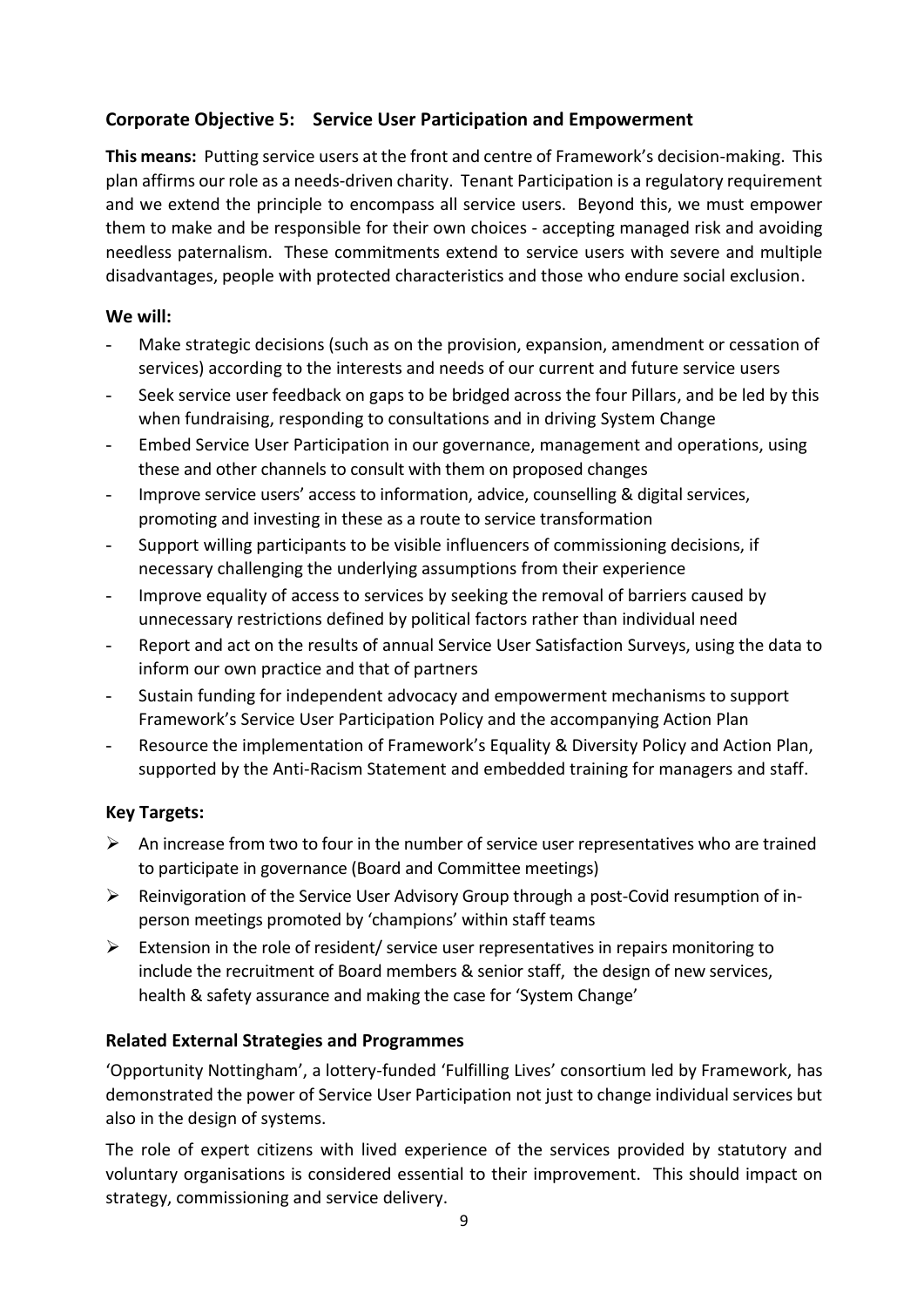# **Corporate Objective 6: Valuing our People**

**This means:** Investing in the organisational capacity brought by effective leadership and management of a skilled, motivated and resilient workforce. The essence of support is an encounter between people, one of whom needs help to navigate an event or situation. Framework staff are known for the commitment, dedication and passion imbued in their work. Financial constraints diminishes the reward for these qualities. We plan a 10% increase in the real value of pay with accompanying, cost-effective non-salary measures. These include training and development programmes to equip Framework's managers and staff with the attributes they need to plan and provide personalised, joined-up and psychologically informed services.

### **We will:**

- Improve pay and non-pay rewards to support the recruitment and retention of high quality staff, relief workers and volunteers
- Offer recognition, career development, supervision and training opportunities in an emerging culture of innovation, devolved authority and accountability
- Develop the business acumen, information technology, data collection, analysis and negotiation skills that will equip our workforce to respond to these changes
- Facilitate remote working, flexible hours, holiday purchase and other work/ life balance initiatives within the constraints of efficient rota management
- Reduce absence through an appropriate combination of challenge, intervention, specialist support and reasonable adjustments
- Sustain, review and regularly update the Organisational Development Plan with an emphasis on empowerment, accountability and agile working to drive efficiency
- Promote an Action Plan of equality, diversity and inclusion events, activities and training overseen by the Diversity Leadership Group
- Maintain the 'Investor in People' Gold Standard and continue to enshrine its ethos in our people management strategies, utilising fully the programmes available through the Leadership Academy, Chartered Management Institute & Apprenticeship Levy.

### **Key Targets:**

- $\triangleright$  Devolution of budget management, informed by monthly statements at service level
- $\triangleright$  An 8% reduction in the ratio of staff to service users, concomitant with a continuing shift towards community-based services over the life of the plan
- $\triangleright$  An increase in the proportion of black and brown staff among (Service, Operations and Senior) Managers to at least 10% over the life of the plan

### **Related External Strategies and Programmes**

Government has embraced the concept of a 'High Wage, High Skills' economy. The transition to it will be challenging for organisations like support & care providers whose offer is labour intensive. The prescribed response investment in technology to increase productivity and reduce the demand for low skilled labour, thus raising real incomes.

Framework needs to work through the application of this in settings where vulnerable service users need support and supervision, to achieve a new balance between remote and on-site presence in a variety of settings, supported by reliable systems of communication.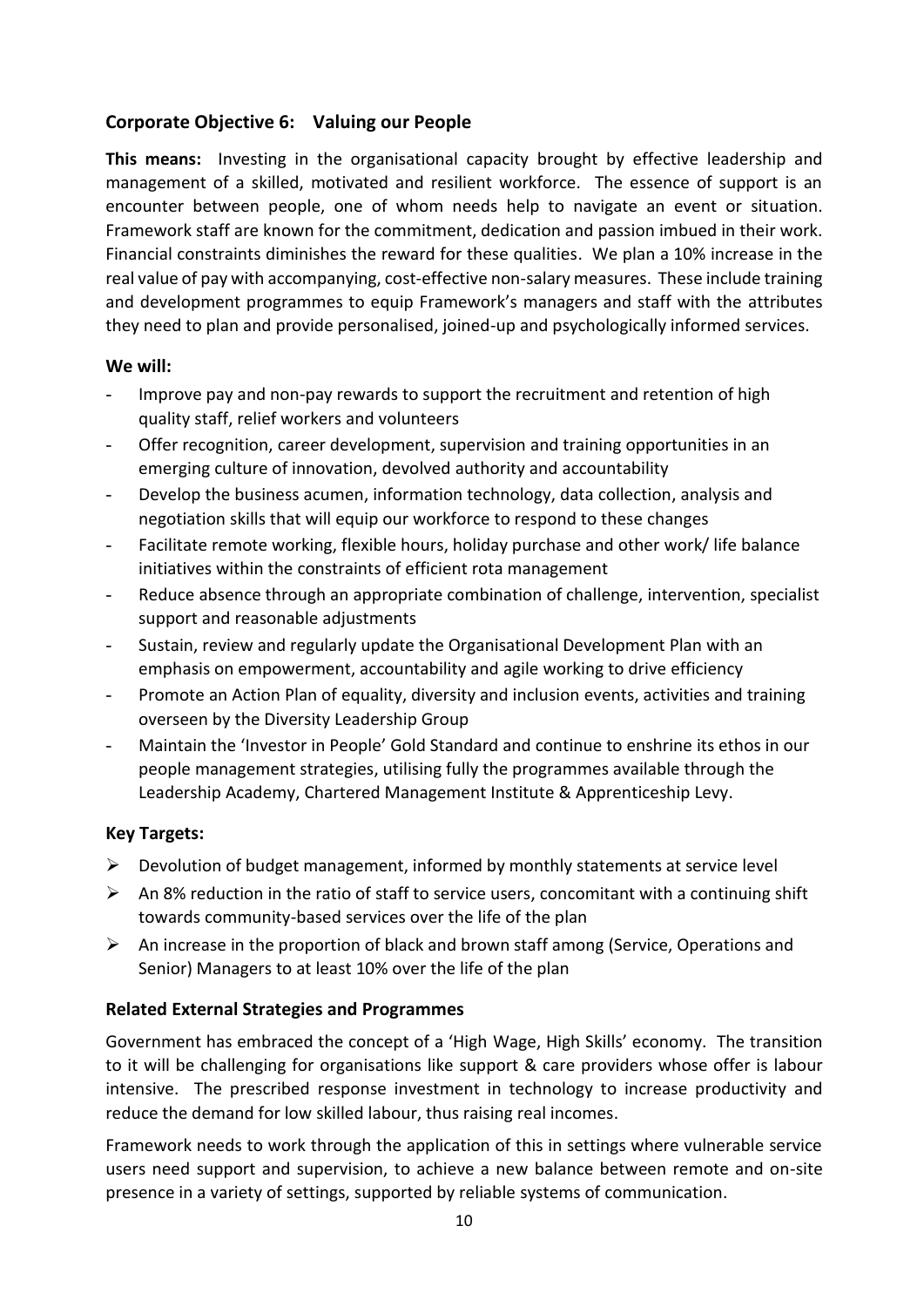# **Key Targets Dashboard**

The Key Targets for each Corporate Objective are set out below. This is the format we will use to monitor them and report on progress to the Board.

| <b>Corporate Objective</b> |                                                            | <b>Key Targets</b>                                                                                                                                                                                                                                                                                                                                                                                                                                                                                                                                                                                                       |  |  |  |
|----------------------------|------------------------------------------------------------|--------------------------------------------------------------------------------------------------------------------------------------------------------------------------------------------------------------------------------------------------------------------------------------------------------------------------------------------------------------------------------------------------------------------------------------------------------------------------------------------------------------------------------------------------------------------------------------------------------------------------|--|--|--|
| 1.                         | Growth                                                     | $\triangleright$ Provision of at least 200 purpose-built housing units over the life of the<br>plan, including core 'hostel' replacements, housing first and move-on<br>flats                                                                                                                                                                                                                                                                                                                                                                                                                                            |  |  |  |
|                            |                                                            | Engagement with at least 19,200 individual service users in the year to<br>➤<br>March 2023, rising to 21,000 or more by 2026/27                                                                                                                                                                                                                                                                                                                                                                                                                                                                                          |  |  |  |
|                            |                                                            | $\triangleright$ A more comprehensive offer comprising elements of housing, health,<br>support and employment across the whole of Nottinghamshire and<br>Lincolnshire by March 2027 (the entirety of which would not<br>necessarily be delivered by Framework)                                                                                                                                                                                                                                                                                                                                                           |  |  |  |
| 2.                         | <b>Standards</b>                                           | $\triangleright$ Compliance with all four of the Regulator of Social Housing's Consumer<br>Standards as demonstrated by Annual Self-Assessments                                                                                                                                                                                                                                                                                                                                                                                                                                                                          |  |  |  |
|                            |                                                            | $\triangleright$ Compliance with the requirements of the Care Quality Commission,<br>the Charity Commission, Health & Safety Executive, Information<br>Commissioner, Fundraising Standards Board and OfSted as relevant to<br>the service being delivered                                                                                                                                                                                                                                                                                                                                                                |  |  |  |
|                            |                                                            | Successful delivery of a Consolidation Strategy to replace 80% of<br>existing shared housing units with self-contained provision over the<br>five-year life of this plan                                                                                                                                                                                                                                                                                                                                                                                                                                                 |  |  |  |
|                            |                                                            | $\triangleright$ Purpose-built replacements for the existing properties at London Road,<br>Fritchley Court and Trent Boulevard subject to the continuing need for<br>them in commissioned services                                                                                                                                                                                                                                                                                                                                                                                                                       |  |  |  |
| 3.                         | <b>System Change</b><br>and Joined-Up<br><b>Services</b>   | $\triangleright$ Active Participation in the Governance of at least two Integrated Care<br>Systems (targeting those of Nottinghamshire and Lincolnshire)<br>$\triangleright$ At least one piece of published research on the outcomes of System<br>Change and another on the Future of Supported Housing<br>$\triangleright$ Membership of at least one national Working/Task & Finish Group<br>(eg. NHF, Homeless Link, DLUHC, UKSHA etc.) in each of the five years<br>covered by this Plan<br>$\triangleright$ Evaluation of the Nottingham 'Changing Futures' Programme and<br>dissemination of the learning from it |  |  |  |
| 4.                         | Organisational<br><b>Strength and</b><br><b>Resilience</b> | $\triangleright$ A 3.0% Operating Margin, rising to 4.0% in 2025/26 & 2026/'27) and<br>covenant compliance<br>A further real-terms reduction of at least 5% in the unit cost of services<br>➤<br>(per user)<br>$\triangleright$ All ongoing services covering their overheads and contributing to the<br>margin<br>$\triangleright$ Effective housing & asset management, ICT and service user record<br>keeping systems                                                                                                                                                                                                 |  |  |  |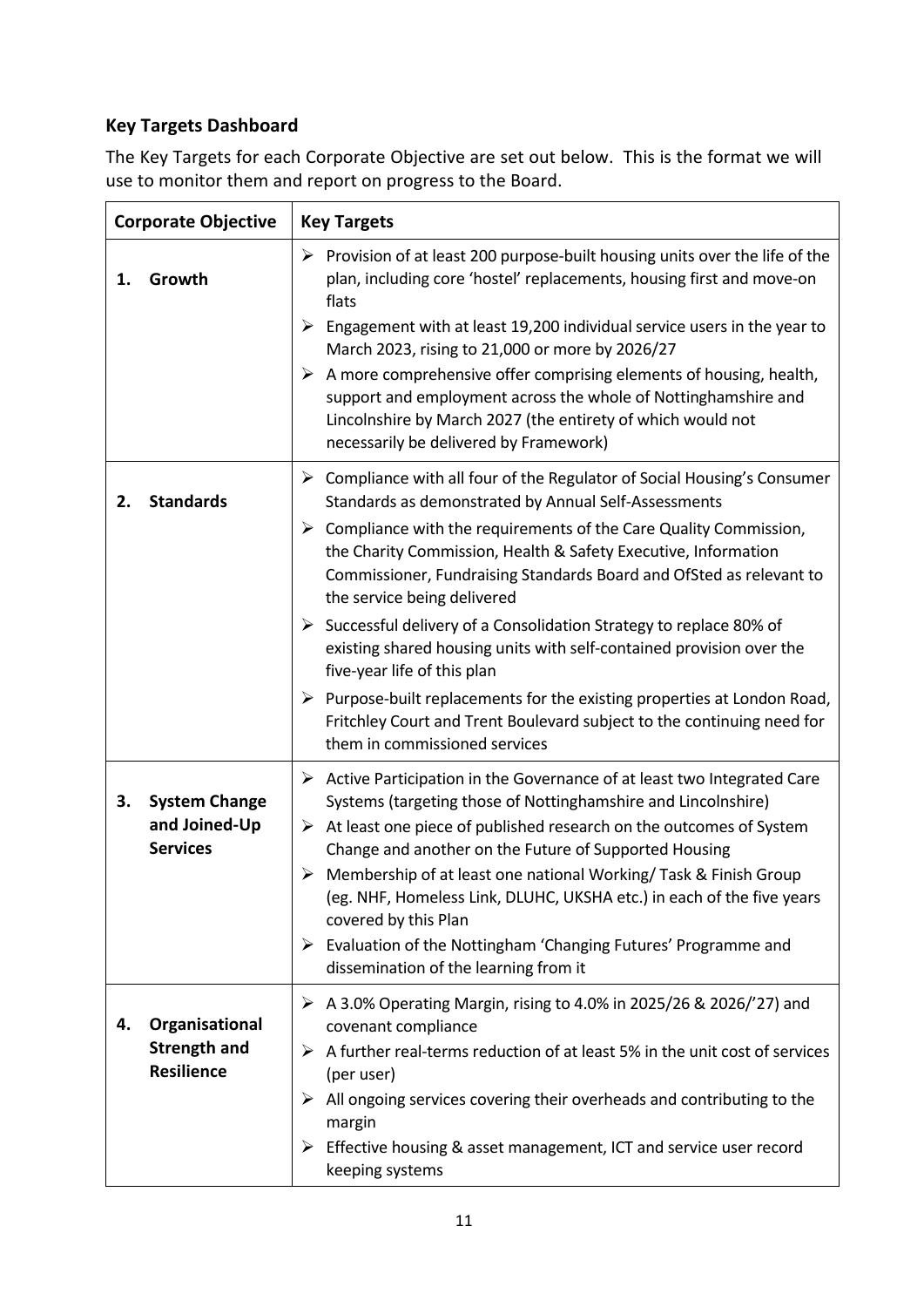| <b>Corporate Objective</b> |                                                 | <b>Key Targets</b>                                                                                                                                                                                                                                                                    |  |  |  |
|----------------------------|-------------------------------------------------|---------------------------------------------------------------------------------------------------------------------------------------------------------------------------------------------------------------------------------------------------------------------------------------|--|--|--|
| 5.                         | <b>Service User</b><br><b>Participation and</b> | $\triangleright$ An increase from two to four in the number of service user<br>representatives who are trained to participate in governance (Board<br>and Committee meetings)                                                                                                         |  |  |  |
|                            | <b>Empowerment</b>                              | $\triangleright$ Reinvigoration of the Service User Advisory Group through a post-<br>Covid resumption of in-person meetings promoted by 'champions'<br>within staff teams                                                                                                            |  |  |  |
|                            |                                                 | $\triangleright$ Extension in the role of resident/ service user representatives in<br>repairs monitoring to include the recruitment of Board members &<br>senior staff, the design of new services, health & safety assurance and<br>making the case for 'System Change'             |  |  |  |
| 6.                         | <b>Valuing our</b><br>People                    | $\triangleright$ Devolution of budget management, informed by monthly statements<br>at service level<br>$\triangleright$ An 8% reduction in the ratio of staff to service users, concomitant<br>with a continuing shift towards community-based services over the<br>life of the plan |  |  |  |
|                            |                                                 | $\triangleright$ An increase in the proportion of black and brown staff among<br>(Service, Operations and Senior) Managers to at least 10% over the<br>life of the plan                                                                                                               |  |  |  |

### **Corporate and Annual Plans**

This Corporate Plan covers the five years from April 2022 to March 2027. Towards the end of each year the Senior Leadership Team will prepare an Annual Plan for the coming year, informed by a review of the existing one. The review will track progress against the Corporate Objectives, including a report on the Key Targets listed above.

### **Accompanying Strategies and Plans**

The Plan is accompanied by a number of strategies that are driven by it. These include the:

- Long-Term Financial Plan (updated at least annually and stress-tested)
- Asset Management and Development Strategy
- Value for Money Strategy and Treasury Strategy
- Fundraising Strategy
- Organisational Development and Agile Working Plan
- Equality and Diversity Action Plan
- Board and Committees Recruitment and Succession Plan

#### **Role of the Board, Committees and Senior Leadership Team**

Framework's Board comprises up to twelve people (acting as individuals, not representatives) who are recruited to serve for up to six years. The Chair and Vice Chair are appointed by the Board. This Corporate Plan has been approved by the Board, which will monitor its delivery through the above mechanisms over the next five years. Elements of monitoring may be delegated to one of the Board's Committees (the Audit & Risk Management Committee or the Governance, Remuneration & Appraisal Committee) or to the Senior Leadership Team.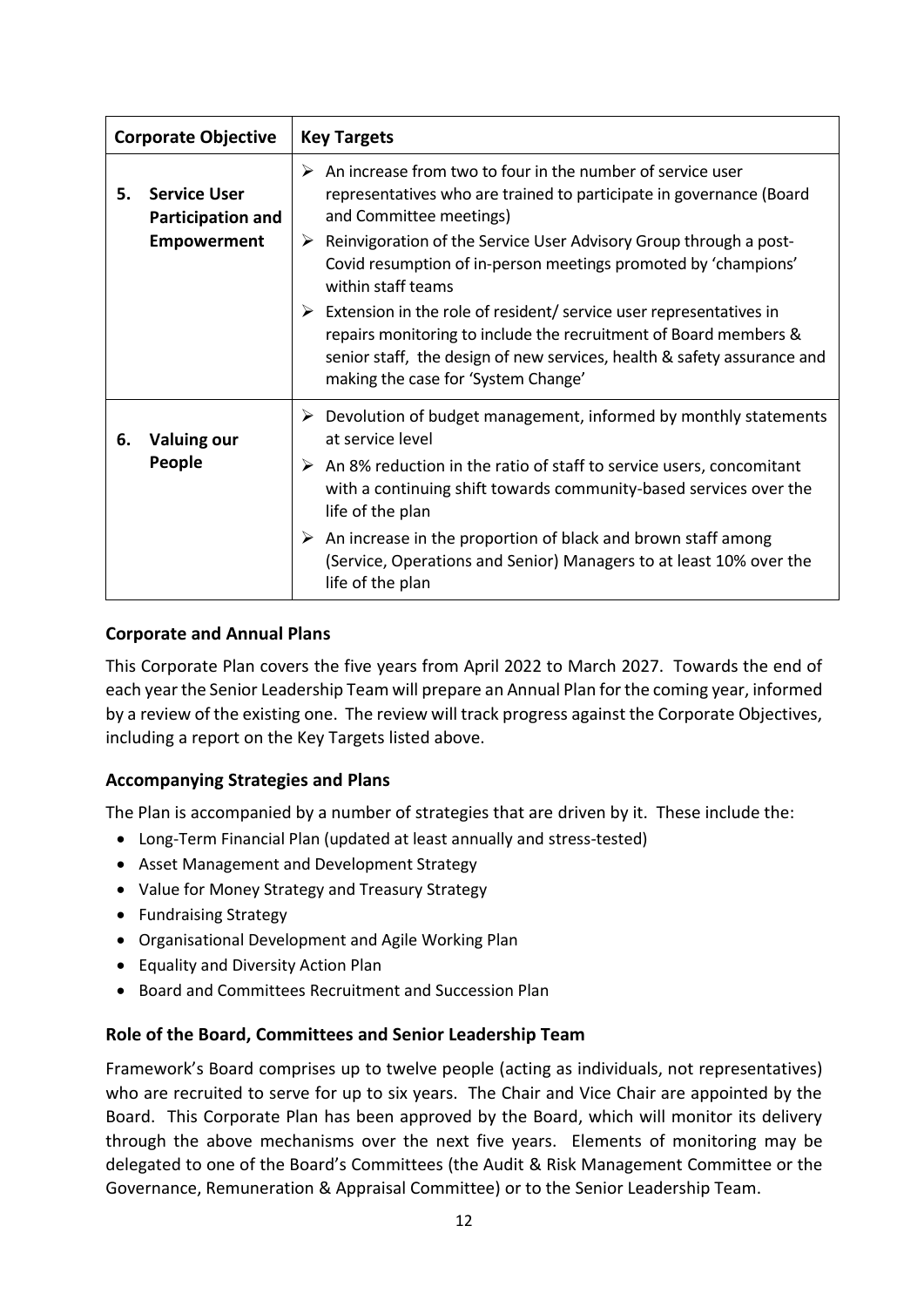# **Corporate Strategy**

Our Corporate Strategy is to pursue each of the six Corporate Objectives equally. Their numerical listing is not a hierarchy, and all have a key role in the fulfilment of our Mission. The climate of continuing austerity poses a distinctive risk to each of them, but Framework will work with its partners to improve our shared responses to growing needs.

The selection of the six Objectives reflects some hard choices made by the Board. Within (if not between) them, further prioritisation may be necessary over the five-year period. At the heart of this challenge lies a fundamental question: How will we continue to meet the needs of those who come to us for help, whilst remaining viable and rewarding our staff better? There are several answers, not just one. Below are some components of the strategy we will follow to remain both effective and viable:

### **Housing**

We house people who are homeless when other landlords can't or won't.

**We will continue to invest in the quantity and quality of core, move-on and housing first stock, consolidating and re-configuring it to improve outcomes and reduce operating costs – in particular by replacing shared with self-contained provision.**

### **Health**

We offer specialist clinical services to people with all kinds of health issues, because physical and emotional wellbeing is fundamental to living a stable, independent, fulfilling life.

**We will pursue the opportunities arising from NHS reorganisation (and the creation of Integrated Care Systems) to secure 'buy-in' and new funding from the health community.** 

### **Employment**

Our employment services, including volunteering, build skills and employability, because people need financial stability, a sense of self-worth and control over their future.

**Post-Covid we will respond to the growing labour shortage and expanded role of skills training by removing barriers and bringing more of our service users closer to the market.** 

### **Support and Care**

Our support and care services add to the quality of life, nurturing confidence, building esteem and engaging people as part of a stronger community.

**We will collect and present data to challenge the view that community-based support is a non-essential service, technologising the offer and making the case for its preventative role**

### **Cross-Cutting Strategic Imperatives**

Our Corporate Strategy has some essential cross-cutting imperatives. These include realistic tenders – bidding only for work that Framework can undertake safely, effectively & without compromising existing services, and making these parameters clear in the narrative.

Another imperative is to resist the waste of resources caused by 'gatekeeping' – barriers to entry imposed by commissioners that cause voids and other forms of under-utilisation.

This emphasis on efficiency will be mirrored by an internal focus on service transformation.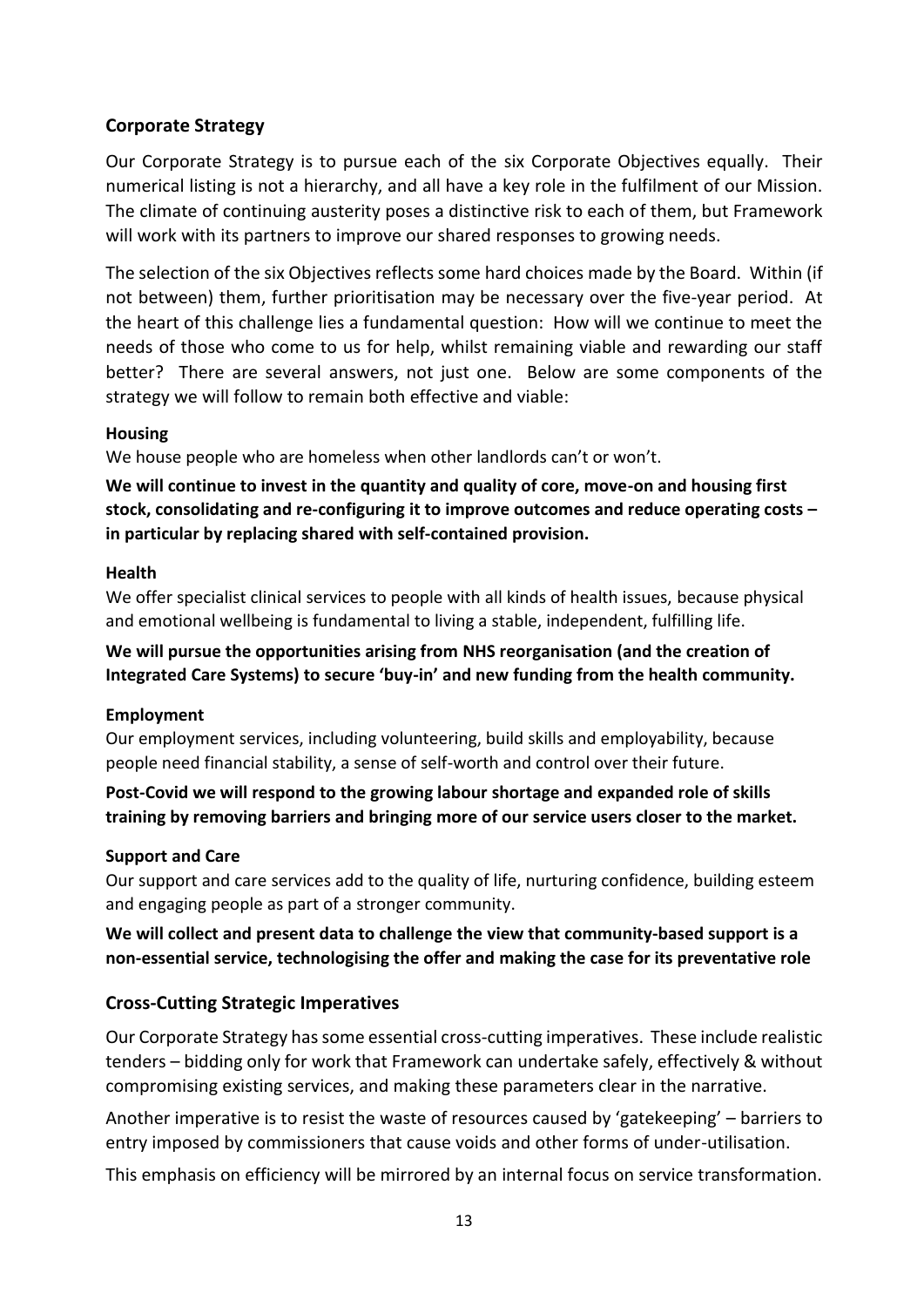## **Service Viability and Transformation**

For the past ten years, Framework has experienced real-terms reductions in the resourcing of its services. It has sought ways to absorb these whilst maintaining the service infrastructure and building on it if possible. This approach has relied on an environment in which the value of salary and rewards could be held down. The Board and Senior Leadership Team have concluded that this is no longer sustainable so service transformation is needed.

The process of Service Transformation will involve a review of the purpose, role and delivery model for each service. For this purpose a service will be defined either as the work done under a single contract (eg. Brighter Futures, Anvil House or the Nottingham Mental Health Pathway) or a geographical sub-division of a contract (eg. Transitions South, Elizabeth House or Boston Homelessness Pathway). The review will take account of the context in which the service is operating (including the contractual and referral arrangements) and the opportunities to develop it, in particular by reducing its labour-intensiveness.

In each case the question to be asked is how the service might retain its purpose and effectiveness and keeping staff and users safe, whilst becoming more efficient in terms of both staffing levels and overhead costs. The answers won't always be the same – even where two services have a similar delivery model, their contexts imply different service user profiles and outcomes. A key principle is the involvement of Service Managers and their staff teams in reviewing their delivery model and 'owning' a Transformation Plan.

For this reason there is no 'one size fits all' blueprint to be imposed by leaders from the centre. There may common elements – for instance the Transformation Plan could involve changes to shift patterns, to staffing levels on particular days or at certain times, overnight (including back up) arrangements, the span of control, referral processes, the management of voids & bad debts, the protocols for service charge collection and the role of technology.

Given that the scope to create financial 'headroom' will differ from service to service there will be no direct relationship between the scale of the transformational efficiencies achieved in a service and the salaries paid to its staff. We are targeting a standard enhancement of 10% (over and above inflation), ultimately payable to all staff in accommodation-based services. To preserve fairness and comparability between the work being done and the reward for it, this would become payable from the implementation of an agreed Service Transformation Plan, when the responsibilities attached to each role would change. This would happen on a service-by-service basis.

Managers (whose salaries would also rise, albeit to a lesser extent) would be accountable for the delivery of the plan, including its targets for control of expenditure, voids/ bad debts and the collection of service charges. Staff of community (ie. non accommodation-based) services will also be able to participate in the transformation agenda with the potential to earn more, but with different parameters and targets.

This is an ambitious project to be conducted over the next two years and led by the Operations Director with support from the Chief Executive. It addresses the question of sustainability in an environment where costs (of both labour and supplies) are rising faster than income.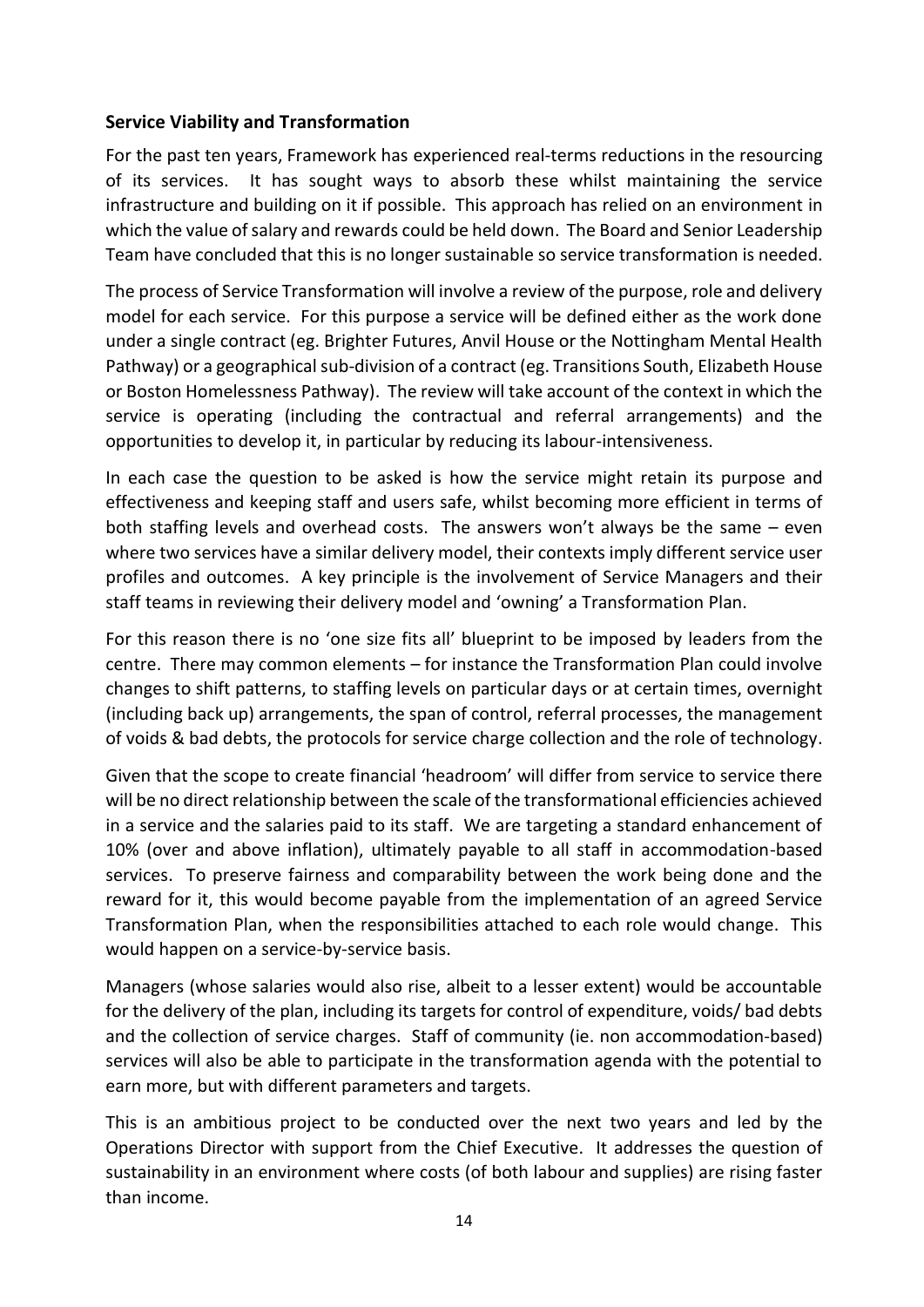# **Organisational Transformation – A Five Year Overview**

The Service Transformation Project described above forms part of a wider plan to transform the systems, structures, efficiency and outcomes of the organisation itself. The key milestones include:

### **Year One (April 2022 to March 2023)**

- ❖ Plan and Pilot new Service Staffing Structures with higher pay and fewer staff
- ❖ Re-procure contracts for staff mobile phone and data services

## **Year Two (April 2023 to March 2024)**

- ❖ Implement systems to increase the collection rate of HB-ineligible Service Charges
- ❖ Complete the roll-out of new Staffing Structures

## **Year Three (April 2024 to March 2025)**

- ❖ Replace 30% of existing spend on re-let provisions with donated goods
- ❖ Expand the social work training offer to include NHS students

## **Year Four (April 2025 to March 2026)**

- $\cdot \cdot$  Embed systems and processes to reduce the level of sickness absence
- ❖ Replace 20% of existing spend on food with donations

## **Year Five (April 2026 to March 2027)**

- ❖ Establish 'real-time' video communication and rapid staff transit between services
- ❖ Complete the consolidation of cluster and move-on accommodation units

These transformational changes are the key to connecting the triangle of more effective services, better pay and higher margins. Work on many of these has already begun so the proposed dates are for completion not initiation.

### **Leadership and Management**

Transformation will require determined leadership and careful management. The Board and Senior Leadership Team acknowledge that whilst Framework is a specialist housing association whose purpose is charitable, every key decision has a business dimension.

Increasingly this understanding of 'Framework as business' forms part of the middle management remit. Operations and Service Managers have day to day contact with the commissioners and stakeholders whose priorities affect services at local level. Negotiations around contract values, referral criteria, move-on strategies, service enhancements and partnership arrangements all have an impact on their performance. Managers have shown commitment, flexibility and skill in responding to the challenges brought by Covid-19. A priority now is to enhance their business acumen and with it the capacity to share ownership of Framework's future as a resilient and trusted provider.

We will continue to invest in the training and development that leaders and managers need to fulfil their changing roles in a complex and demanding business environment.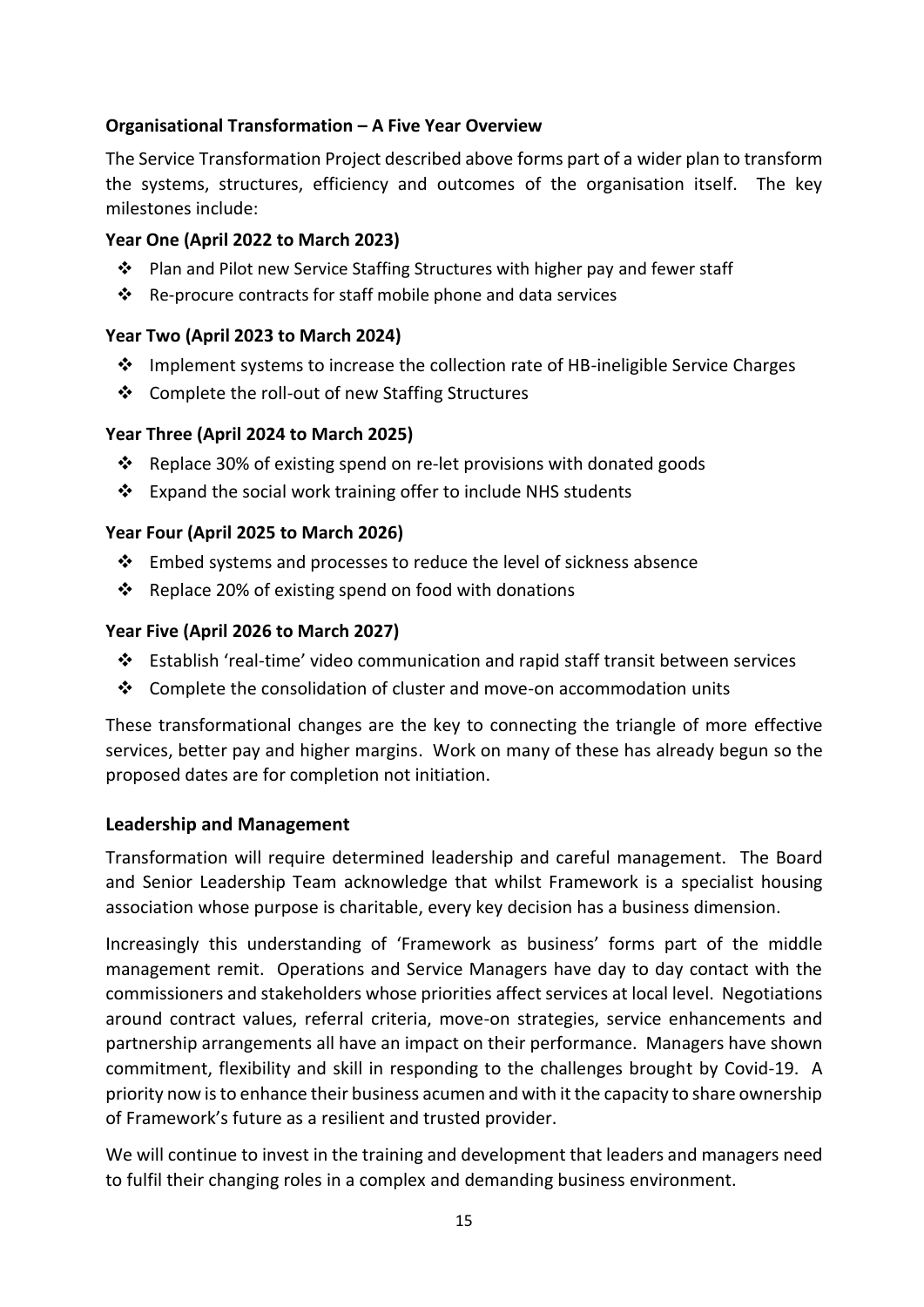# **Financial Projections and Strategy**

The figures below are extracted from the Long-Term Financial Plan approved by the Board in March 2022. This has been prepared to accompany the Corporate Plan. Its starting point is a projection of the financial position at the end of the current (2021/'22) financial year. The precise out-turn figures will be substituted in a further update of the LTFP in June 2022.

|                        | <b>Income</b><br>$(\text{Em})$ | <b>Expenditure</b><br>$(\text{Em})$ | <b>Surplus</b><br>$(\text{Em})$ | <b>End-Yr Cash</b><br>$(\text{Em})$ |
|------------------------|--------------------------------|-------------------------------------|---------------------------------|-------------------------------------|
| 2021/'22<br>(forecast) | 50.337                         | 49.200                              | 1.137                           | 7.15                                |
| 2022/'23<br>(year 1)   | 53.153                         | 52.390                              | 0.763                           | 5.85                                |
| 2023/'24<br>(year 2)   | 56.927                         | 56.234                              | 0.693                           | 5.24                                |
| 2024/'25<br>(year 3)   | 59.314                         | 58.614                              | 0.700                           | 4.50                                |
| 2025/'26<br>(year 4)   | 59.768                         | 59.109                              | 0.659                           | 4.50                                |
| 2026/'27<br>(year 5)   | 61.137                         | 60.198                              | 0.939                           | 6.94                                |
| Year 10                | 69.191                         | 66.165                              | 3.026                           | 16.80                               |
| Year 20                | 86.602                         | 80.198                              | 6.404                           | 62.20                               |
| Year 30                | 108.065                        | 97.986                              | 10.169                          | 149.80                              |

A more detailed long-term projection appears in the graph below. The Operating Margin (surplus) does not reach 3% until 2028/'29, followed by the 4% target in 2021/'32.

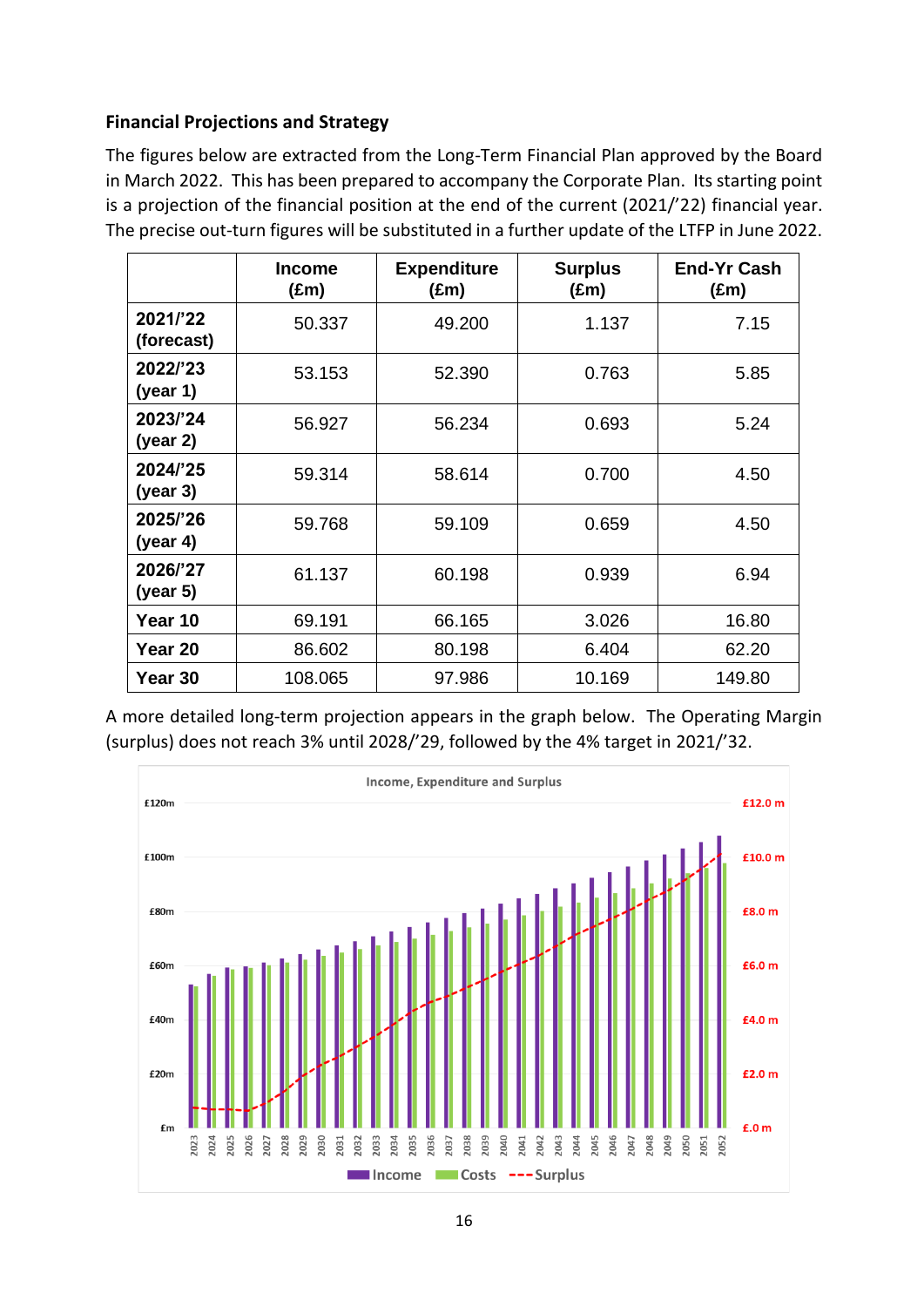## **Analysis of the Projections**

This Corporate Plan has detailed Objectives and Targets for the first five years of the Long-Term Financial Plan. The pattern of tight margins in this period is neither unusual, nor markedly different from previous plans. As before the numbers are affected by contract value stagnation, now exacerbated by upward pressure on salary and overheads together with the requirements of asset management, building safety and carbon reduction. Other factors include the London Road and Fritchley Court Replacement Projects (both of which will necessitate borrowing and incur interest costs without generating additional revenue).

The inflation of both income and expenditure overrides these effects in the medium term – hence the healthy surplus and cash balances from 2030 onwards. The balance of outstanding loans peaks at £15.83 million in 2025 and falls to zero by 2043. Net assets rise from £26.8 million to £175.4 million over the life of the plan, and covenant compliance is maintained throughout.

Whilst the LTFP demonstrates Financial Viability over time, the tightness of our Operating Margins in the near term leaves Framework exposed to greater financial risks than the Board would wish to see. The rationale for our target of a 3.0% margin (ideally rising to 4.0% by Years 4 and 5) is scope it would provide to innovate whilst managing the risks. The Senior Leadership Team will work towards financial out-turns that exceed those projected in the LTFP. Organisational transformation will be accompanied by a robust approach to procurement, tender responses and dialogue with commissioners – the purpose of which is to ensure that each services makes an acceptable contribution to central costs and surplus.

# **Fundraising Strategy**

A further plank of the Financial Strategy is an enhanced approach to fundraising. A Feasibility Study carried out in 2020 concluded that scope exists to increase the amount raised from Trusts, Corporate Donors and Individuals – potentially by as much as £1.5 million per annum. The financial plan provides for investment in capacity that will enable the team to explore new avenues (including Corporate Social Responsibility, Social Media, Crowd Funding and Legacies) and the income projections, whilst cautious when set against the ambition of the study, assume a reasonable return on this.

Fundraising has limited potential to meet ongoing resource gaps but it can support investment, fund pilots and sustain services through transition periods. It can also make the difference between inadequate commissioned specifications and what is really needed as part of an integrated system. These roles will be embedded in a new Fundraising Strategy that is in development to implement the findings of the Feasibility Study.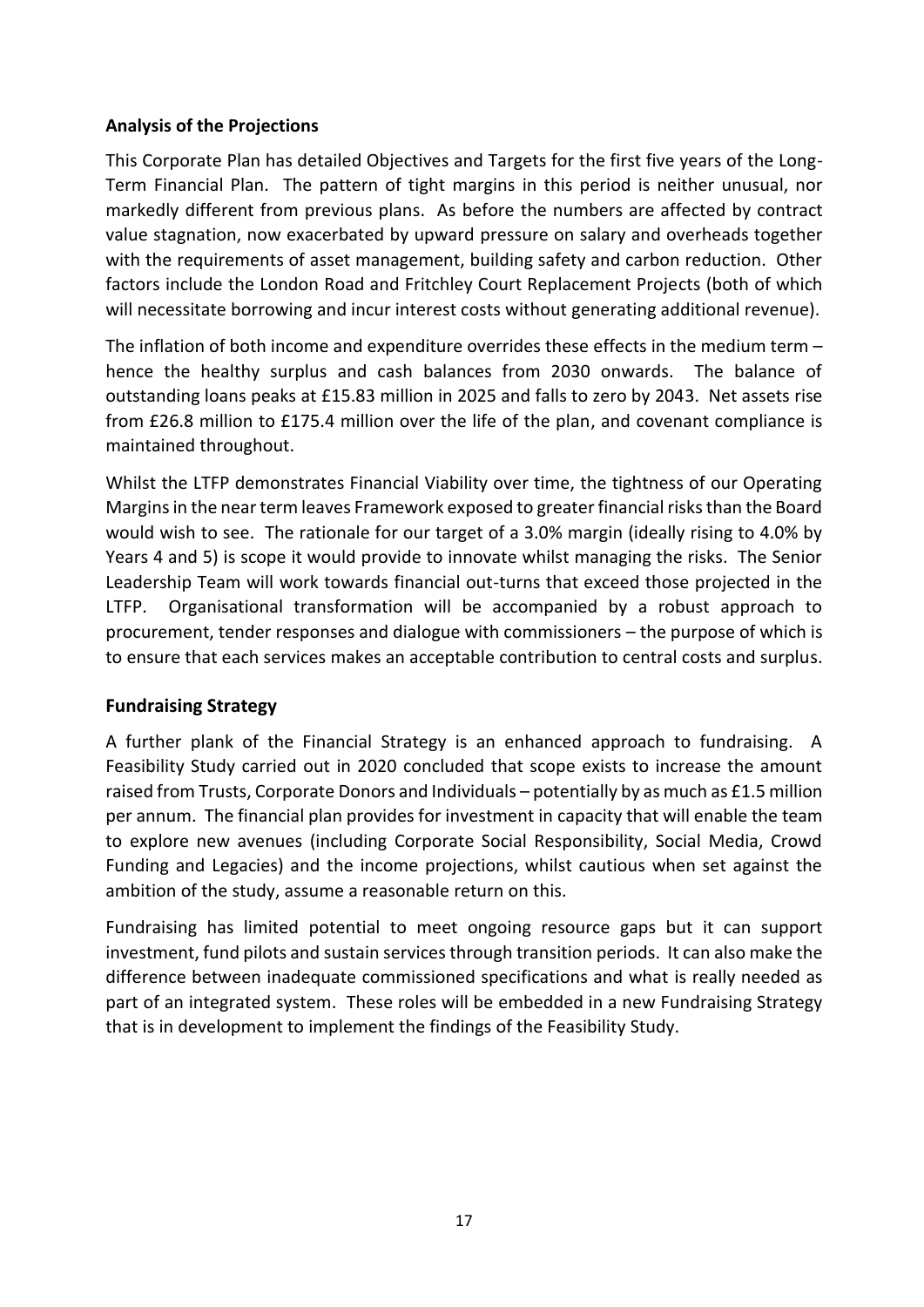# **Value for Money Strategy and Metrics**

For Framework, Value for Money means that we operate efficiently and effectively, maximising our offer to current and future service users within the available resources. Our VfM strategy, complying with the Regulator of Social Housing (RSH) 'Value for Money' Standard, will support all of the Corporate Objectives.

To achieve this the Board has adopted a Strategy which sets out our VfM targets, and these will be extended to cover the life of this Plan. The Strategy describes the actions we will take to achieve these targets. It proposes to benchmark our performance in the delivery of housing services against a relevant peer group using the standard RSH VfM metrics.

The Strategy also shows how we will take account of our non-housing activities in monitoring VfM performance. The Board has agreed on the following additional metrics to be reported in the financial statements:

- 1. The annual Cost per Service User in each of the four pillars (\*) (Housing, Health, Employment, Support & Care)
- 2. The Cost per Hour of Support delivered in each of the four pillars (\*)
- 3. The Ratio of central costs to total costs across the organisation

### **(\*) the cost figures in these calculations include apportioned central costs.**

### **The Prospect of Merger**

Among housing associations, and to a lesser extent in the wider charitable sector, mergers are seen as a route to enhance Value for Money – for instance by spreading central and back office costs. Framework's Board has a settled position on mergers. It will support one *in principle* if (and only if) it is in the best interests of our service users.

This raises the question of how the impact on service users can be assessed in the specific circumstances that may arise. Nonetheless this clear principle is essential to guide and constrain any initial discussions or proposals. It will be used to determine whether these progress further, in which case we would approach them with cautious enthusiasm. If there is good reason to believe that it would be possible to serve more people more effectively and with better outcomes as a consequence of merging, the Board would adopt a positive position whilst seeking assurance regarding any pitfalls and taking appropriate specialist advice.

### **Governance**

Framework's Board comprises up to twelve people (serving as individuals, not representatives) who are recruited to serve for up to six years. The Chair and Vice Chair are appointed by the Board, as are the Chairs of the two Board Committees which are:

- Audit and Risk Management (ARM) Committee
- Governance, Remuneration and Appraisal (GRA) Committee

The Board has adopted the National Housing Federation (NHF) Code of Governance 2020.